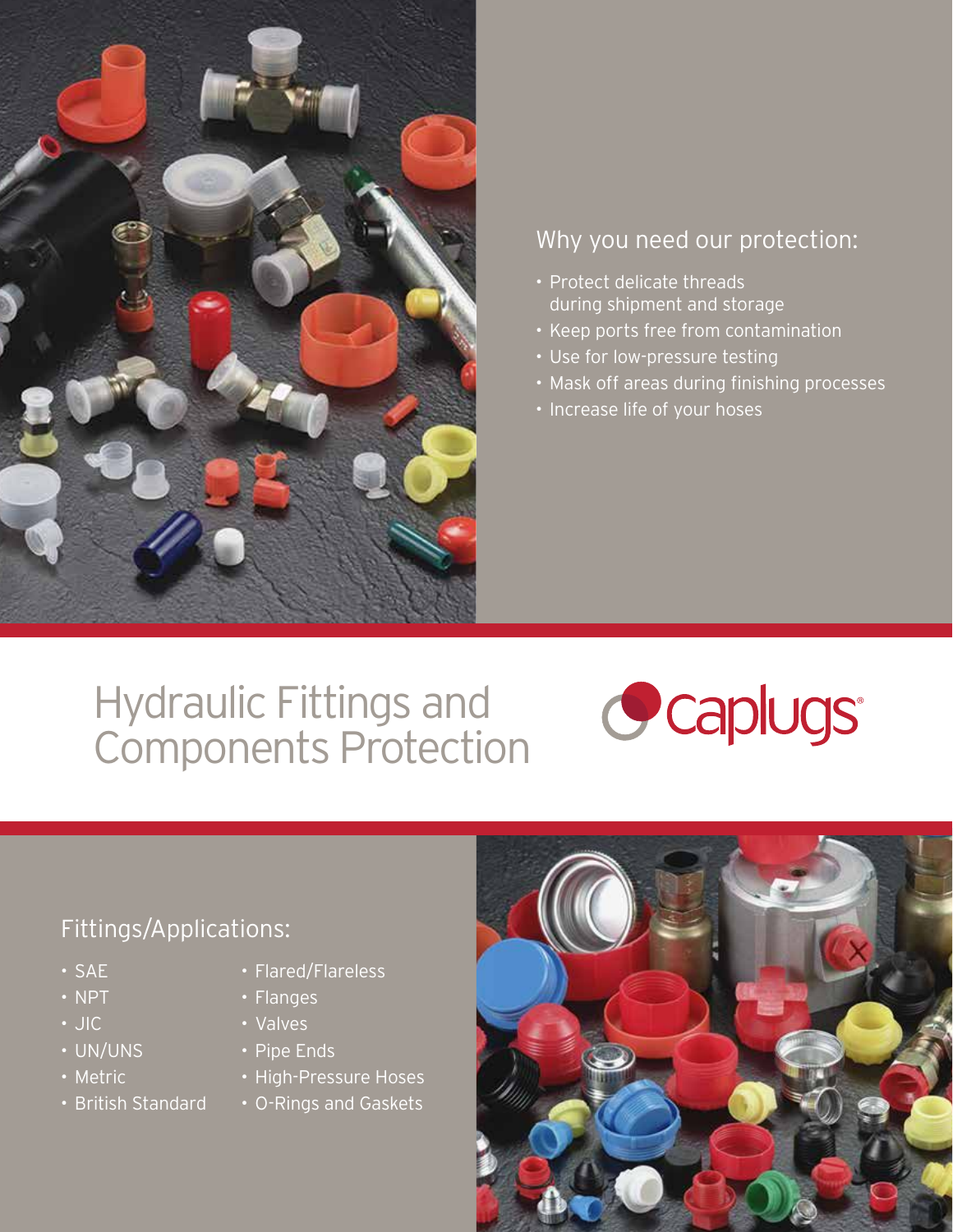| <b>Item</b>     | <b>Series</b>   | <b>Description</b>                                                             | <b>Thread</b><br><b>Protection</b>                  | <b>Fitting</b><br><b>Protection</b>                                                                        | <b>Hose</b><br>Protection | <b>Pump</b><br><b>Protection</b>                    | <b>Flange</b><br><b>Protection</b> |
|-----------------|-----------------|--------------------------------------------------------------------------------|-----------------------------------------------------|------------------------------------------------------------------------------------------------------------|---------------------------|-----------------------------------------------------|------------------------------------|
|                 | ADP             | Threaded aluminum plugs for<br>flareless tube and hose assemblies              | χ                                                   | χ                                                                                                          |                           |                                                     |                                    |
|                 | AF <sub>0</sub> | Threaded aluminum plugs for<br>flat-faced O-ring hydraulic fittings            | χ                                                   | $\mathsf{X}% _{T}=\mathsf{X}_{T}\!\left( a,b\right) ,\ \mathsf{Y}_{T}=\mathsf{Y}_{T}\!\left( a,b\right) ,$ |                           | $\mathsf{X}% _{0}^{\prime}=\mathsf{X}_{0}^{\prime}$ |                                    |
|                 | ASC             | Threaded aluminum caps for<br>threaded flared fittings                         | χ                                                   | $\chi$                                                                                                     |                           |                                                     |                                    |
|                 | ASP             | Threaded aluminum plugs for<br>37° flared fittings and straight-threaded ports | $\mathsf{X}% _{0}^{\prime}=\mathsf{X}_{0}^{\prime}$ | χ                                                                                                          |                           | $\chi$                                              |                                    |
| R               | $\mathsf{CD}$   | Threaded plastic caps for flared JIC fittings                                  | χ                                                   | $\chi$                                                                                                     |                           |                                                     |                                    |
| O               | $CD-M$          | Threaded plastic caps for metric fittings                                      | χ                                                   | χ                                                                                                          |                           |                                                     |                                    |
|                 | CPT             | Center pull-tab tapered plugs                                                  | χ                                                   | χ                                                                                                          |                           |                                                     |                                    |
| land<br>menjadi | CSW             | Sleeve-Web <sup>®</sup> netting                                                |                                                     |                                                                                                            |                           | $\chi$                                              | χ                                  |
|                 | CXT             | Center cross pull-tab plug                                                     | χ                                                   | χ                                                                                                          |                           | $\mathsf{X}% _{0}^{\prime}=\mathsf{X}_{0}^{\prime}$ |                                    |
|                 | EC              | Caps for threaded connectors                                                   | χ                                                   | χ                                                                                                          |                           |                                                     |                                    |
|                 | ECP             | Ergonomic center pull-tab plug                                                 | χ                                                   | $\chi$                                                                                                     |                           | χ                                                   |                                    |
|                 | ETV             | Flexible vinyl external thread plugs                                           | χ                                                   | χ                                                                                                          |                           | $\mathsf{X}% _{0}^{\prime}=\mathsf{X}_{0}^{\prime}$ |                                    |
|                 | FC <sub>0</sub> | Flat-faced O-ring caps                                                         | χ                                                   | χ                                                                                                          |                           |                                                     |                                    |
|                 | $\mathsf{FF}$   | Caps for flanged and flange-mounted fittings                                   |                                                     |                                                                                                            |                           |                                                     | $\chi$                             |
|                 | HC              | Hose caps                                                                      |                                                     |                                                                                                            | χ                         |                                                     |                                    |
|                 | <b>HSF</b>      | High pressure split-flange covers                                              |                                                     |                                                                                                            |                           |                                                     | $\chi$                             |
|                 | L               | Lift-tab tapered plugs                                                         | χ                                                   | $\chi$                                                                                                     |                           | $\mathsf X$                                         |                                    |
| S               | PDF             | Threaded plastic plugs for<br>flat-faced O-ring hydraulic fittings             | χ                                                   | $\mathsf{X}% _{T}=\mathsf{X}_{T}\!\left( a,b\right) ,\ \mathsf{Y}_{T}=\mathsf{Y}_{T}\!\left( a,b\right) ,$ |                           |                                                     |                                    |
| O               | PDH             | Threaded plugs for<br>flat-faced O-ring hydraulic fittings                     | χ                                                   | $\mathsf{X}% _{0}^{\prime}=\mathsf{X}_{0}^{\prime}$                                                        | χ                         | $\mathsf{X}% _{0}^{\prime}=\mathsf{X}_{0}^{\prime}$ |                                    |
|                 | PDI             | Threaded plugs for inverted flared fittings                                    | χ                                                   | $\mathsf{X}% _{T}=\mathsf{X}_{T}\!\left( a,b\right) ,\ \mathsf{Y}_{T}=\mathsf{Y}_{T}\!\left( a,b\right) ,$ |                           |                                                     |                                    |
|                 | PD <sub>0</sub> | Plastic threaded plugs for SAE O-ring ports                                    | χ                                                   | $\mathsf{X}% _{0}^{\prime}=\mathsf{X}_{0}^{\prime}$                                                        |                           | $\mathsf{X}% _{0}^{\prime}=\mathsf{X}_{0}^{\prime}$ |                                    |
| Co Co           | PIP             | Push-in-plugs                                                                  | χ                                                   | $\mathsf{X}% _{0}^{\prime}=\mathsf{X}_{0}^{\prime}$                                                        |                           | $\chi$                                              |                                    |
|                 | PIP-TAB         | Push-in-plugs with pull-tab                                                    | χ                                                   | χ                                                                                                          |                           | χ                                                   |                                    |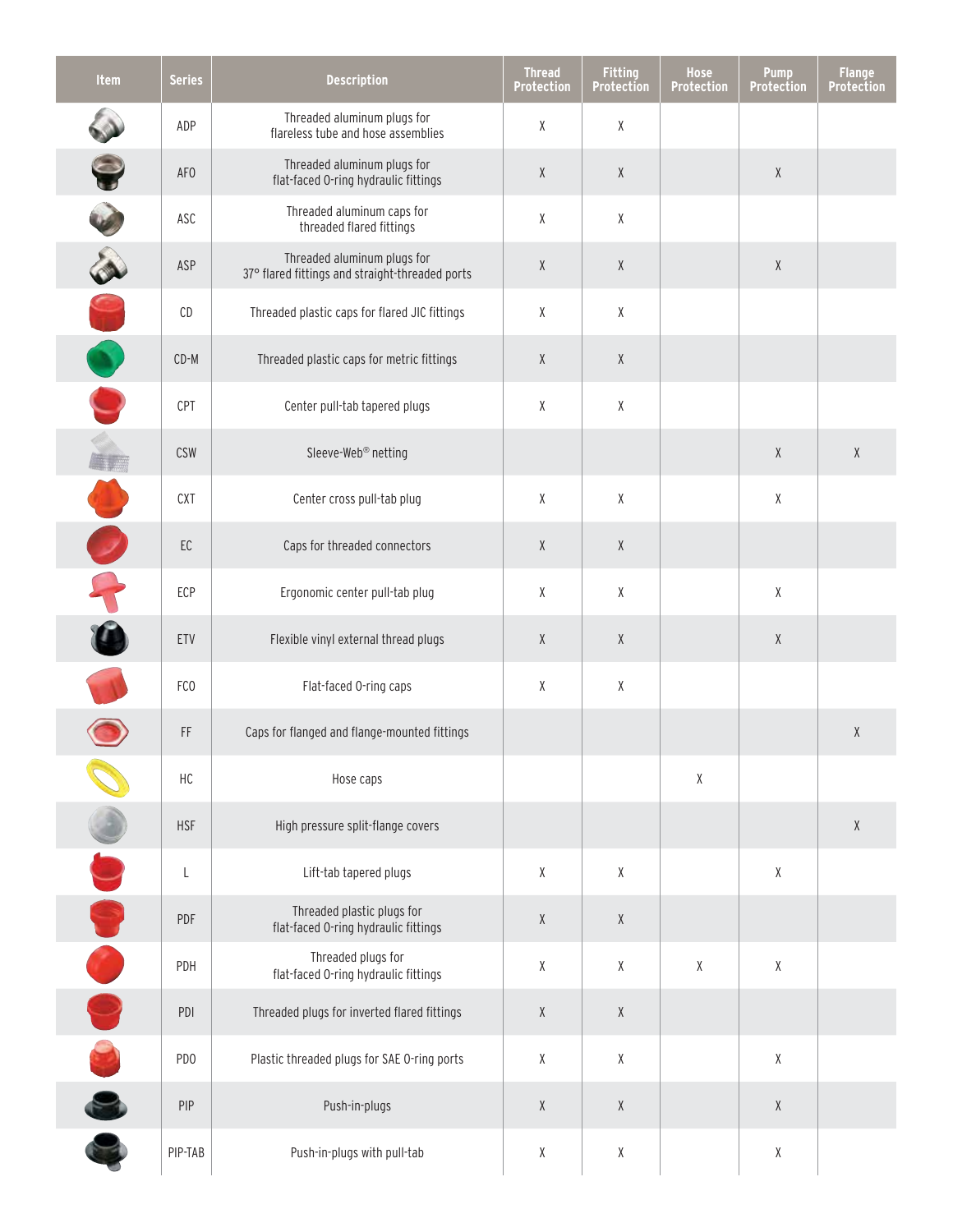| Item | <b>Series</b>   | <b>Description</b>                                                                     | <b>Thread</b><br><b>Protection</b>                  | <b>Fitting</b><br><b>Protection</b>                 | Hose<br><b>Protection</b> | <b>Pump</b><br><b>Protection</b>                    | <b>Flange</b><br><b>Protection</b>                  |
|------|-----------------|----------------------------------------------------------------------------------------|-----------------------------------------------------|-----------------------------------------------------|---------------------------|-----------------------------------------------------|-----------------------------------------------------|
|      | P <sub>0</sub>  | Push-on, straight-thread caps                                                          | $\chi$                                              | $\pmb{\chi}$                                        |                           | χ                                                   |                                                     |
|      | RC              | Caps for threaded connectors                                                           | $\chi$                                              | $\chi$                                              |                           |                                                     |                                                     |
|      | RCL             | Long-threaded connector caps                                                           | $\chi$                                              | $\chi$                                              |                           |                                                     |                                                     |
|      | RP              | Threaded plugs                                                                         | $\chi$                                              | $\chi$                                              |                           | $\chi$                                              |                                                     |
|      | RP <sub>0</sub> | Threaded plugs for SAE straight-threaded ports                                         | $\chi$                                              | $\chi$                                              |                           | χ                                                   |                                                     |
|      | SC              | Sleeve caps for tube ends                                                              | $\chi$                                              | $\chi$                                              |                           |                                                     |                                                     |
|      | SF              | Caps for split-flange connections                                                      |                                                     | $\pmb{\chi}$                                        |                           | χ                                                   | χ                                                   |
|      | SFP             | Covers for split-flange connections                                                    |                                                     | $\chi$                                              |                           | $\chi$                                              | $\mathsf{X}% _{0}^{\prime}=\mathsf{X}_{0}^{\prime}$ |
|      | SHG             | Standard hose guard                                                                    |                                                     |                                                     | $\pmb{\chi}$              |                                                     |                                                     |
|      | SW              | Sleeve-Web <sup>®</sup> netting                                                        |                                                     | $\chi$                                              |                           | $\mathsf{X}% _{0}^{\prime}=\mathsf{X}_{0}^{\prime}$ | $\mathsf{X}% _{0}^{\prime}=\mathsf{X}_{0}^{\prime}$ |
|      | SWI             | Sleeve-Web® netting with rust inhibitor                                                |                                                     | $\chi$                                              |                           | χ                                                   | χ                                                   |
|      | Τ               | Tapered caps and plugs                                                                 | $\chi$                                              | $\chi$                                              |                           | $\mathsf{X}% _{0}^{\prime}=\mathsf{X}_{0}^{\prime}$ |                                                     |
|      | TPN-F           | Square-head threaded plugs with flange                                                 | $\chi$                                              | $\chi$                                              |                           | χ                                                   |                                                     |
|      | <b>TPSD</b>     | Threaded plugs with square drive                                                       | $\chi$                                              | $\chi$                                              |                           | $\chi$                                              |                                                     |
|      | TUV             | Flexible tear-tab caps                                                                 | $\chi$                                              | $\mathsf{X}% _{0}^{\prime}=\mathsf{X}_{0}^{\prime}$ |                           | Χ                                                   |                                                     |
|      | TV              | Tapered vinyl caps and plugs                                                           | $\chi$                                              | $\chi$                                              |                           | $\mathsf{X}% _{0}^{\prime}=\mathsf{X}_{0}^{\prime}$ |                                                     |
| 30   | <b>UPP</b>      | Universal pull plug series                                                             | $\chi$                                              | $\mathsf{X}% _{0}^{\prime}=\mathsf{X}_{0}^{\prime}$ |                           | χ                                                   |                                                     |
|      | <b>UTP</b>      | Universal thread plugs                                                                 | $\chi$                                              | $\chi$                                              |                           | $\mathsf{X}% _{0}^{\prime}=\mathsf{X}_{0}^{\prime}$ |                                                     |
|      | VAS             | Vinyl American Standard Aassociation<br>flange protectors                              |                                                     |                                                     |                           | $\mathsf X$                                         | $\mathsf X$                                         |
|      | VC              | Round vinyl caps                                                                       | $\mathsf{X}% _{0}^{\prime}=\mathsf{X}_{0}^{\prime}$ | $\chi$                                              |                           | $\mathsf{X}% _{0}^{\prime}=\mathsf{X}_{0}^{\prime}$ |                                                     |
|      | VF              | Vinyl flange covers                                                                    |                                                     |                                                     |                           | χ                                                   | χ                                                   |
|      | <b>VSR</b>      | Vinyl snap ring flange covers                                                          |                                                     |                                                     |                           | $\mathsf{X}% _{0}^{\prime}=\mathsf{X}_{0}^{\prime}$ | χ                                                   |
|      | WW              | Tapered caps and plugs with wide, thick flanges                                        | $\chi$                                              | $\mathsf{X}% _{0}^{\prime}=\mathsf{X}_{0}^{\prime}$ |                           | χ                                                   |                                                     |
|      |                 | NOTE: Die Cut capability for SAE flanges - PEHD & PEHD with foam backing for materials |                                                     |                                                     |                           |                                                     |                                                     |

NOTE: Die Cut capability for SAE flanges - PEHD & PEHD with foam backing for materials